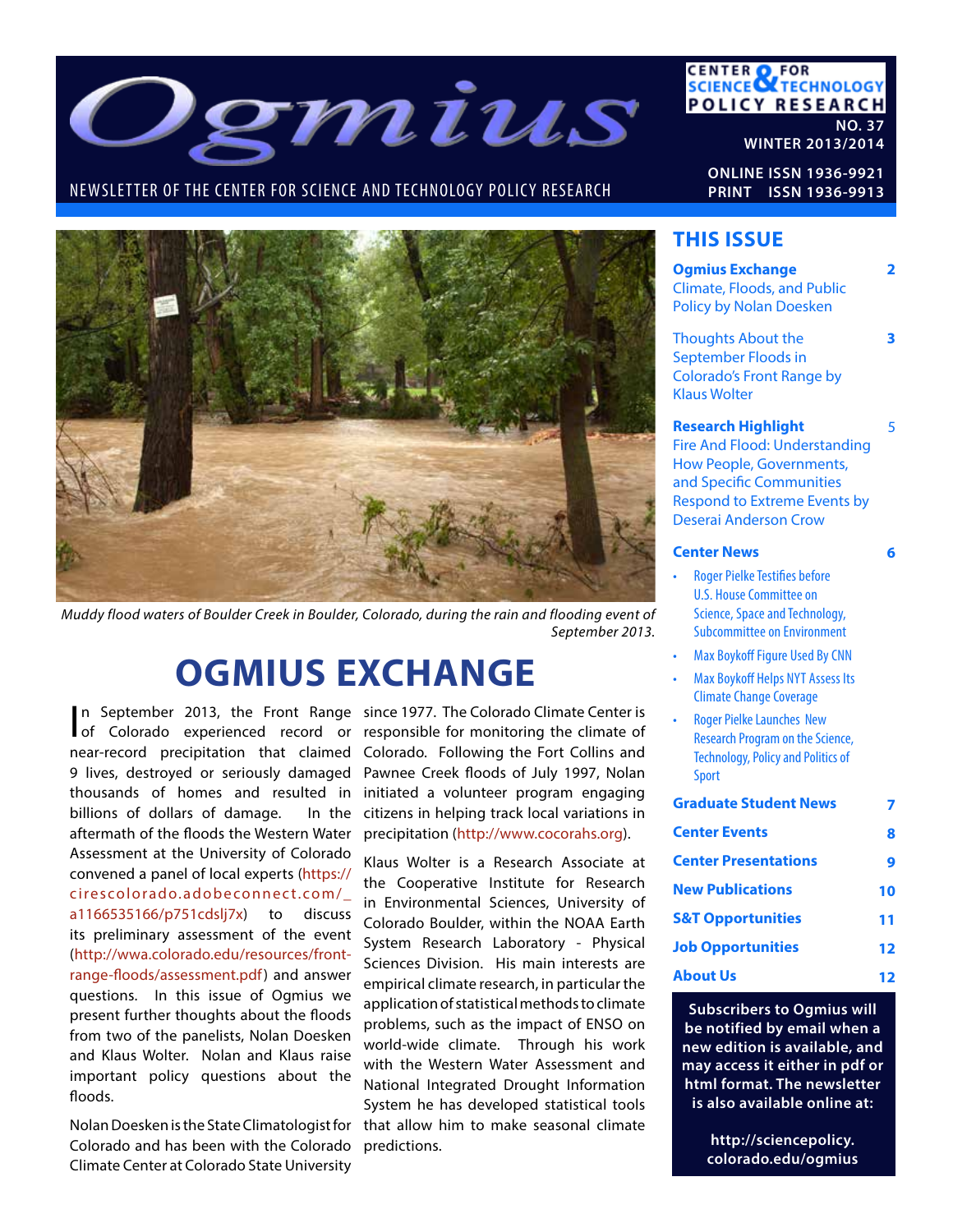# **CLIMATE, FLOODS AND PUBLIC POLICY: What did we learn from the September 2013 Colorado floods? by Nolan Doesken**

There's nothing like heavy rain<br>
and flooding to stir up questions, especially when those floods go through urbanized areas and regions of gas and oil extraction. The rains of mid-September in Colorado, by coincidence, maximized directly over the city of Boulder, but affected nearly all the major population centers and many of the rivers of the Colorado Front Range. In a matter of a few days, Boulder went from being on track for another dry year to setting the record for all-time wettest water year (Oct-Sep) with 33.35", the wettest month on record with 18.17", and nearly doubled the old record for greatest rain in one day with 9.08" for the 24 hours ending at 5 PM September 12. Just south of Colorado Springs, an electronic rain gauge detected nearly 12" of rain in 24 hours which, if confirmed, sets a

new statewide one-day rainfall record surpassing a record set back during the great floods of June 1965.

Media stories described this as a 1,000-year storm. But some in Boulder called it only a 25 or 50-year flood on Boulder Creek. Both claims were technically correct -- yet residential neighborhoods not normally considered in "flood plains" experienced extreme flooding. The terminology of "xx-year" storms always resonates with the media and the public but was only intended as a guide for planners, policy makers and engineers. Unintentionally, as useful as it may seem to be, it breeds exaggeration and misunderstanding. Regardless of nomenclature, it soon was apparent that if it rains hard enough, long enough, that any location can be a flood plain – at least for a time.

Extreme events always stir up policy questions. Are our flood plain definitions and requirements too stringent or too lax? Are we overdesigning (and overspending) or underdesigning (and underspending) on dams and spillways and storm water collection and conveyance? Should property owners be allowed to rebuild in the most vulnerable canyons and flood plains? Should rivers be returned to their original channels and land owners returned to their original properties, or should we let nature establish and claim new territories? These are policy questions, not climate questions. But climate data are useful in addressing them.

*2013 Boulder Creek flood aftermath. Photo: David Oonk/CIRES.*

Unlike so many major floods from Colorado's past, this recent event was remarkably well documented. With the help of hundreds of well-positioned automated rain gauges and well over 1,000 volunteer manual rainfall reports, the rains that caused this flood are known. Documenting streamflow has been tougher since several rivers washed out historic stream gauges and carved new channels. Yet, with the help of many observations of flow rates and high water marks and countless photographs, quality estimates of flood flows will be determined. We can put firm numbers on what hit us, and we can take stock of how much or how little we were impacted. That information does not dictate policy, but it should at least inform policy and we should take advantage of it. And while we still speculate as to whether floods like this will become more common as climate change provides a warmer environment for future storms, we have been keenly reminded that in the face of current policies, some of us remain vulnerable to the impacts from heavy rains and floods. We can also feel good, though, as no major dams or emergency spillways failed or came close to failure.



Nolan Doesken, State Climatologist Colorado State University nolan@atmos.colostate.edu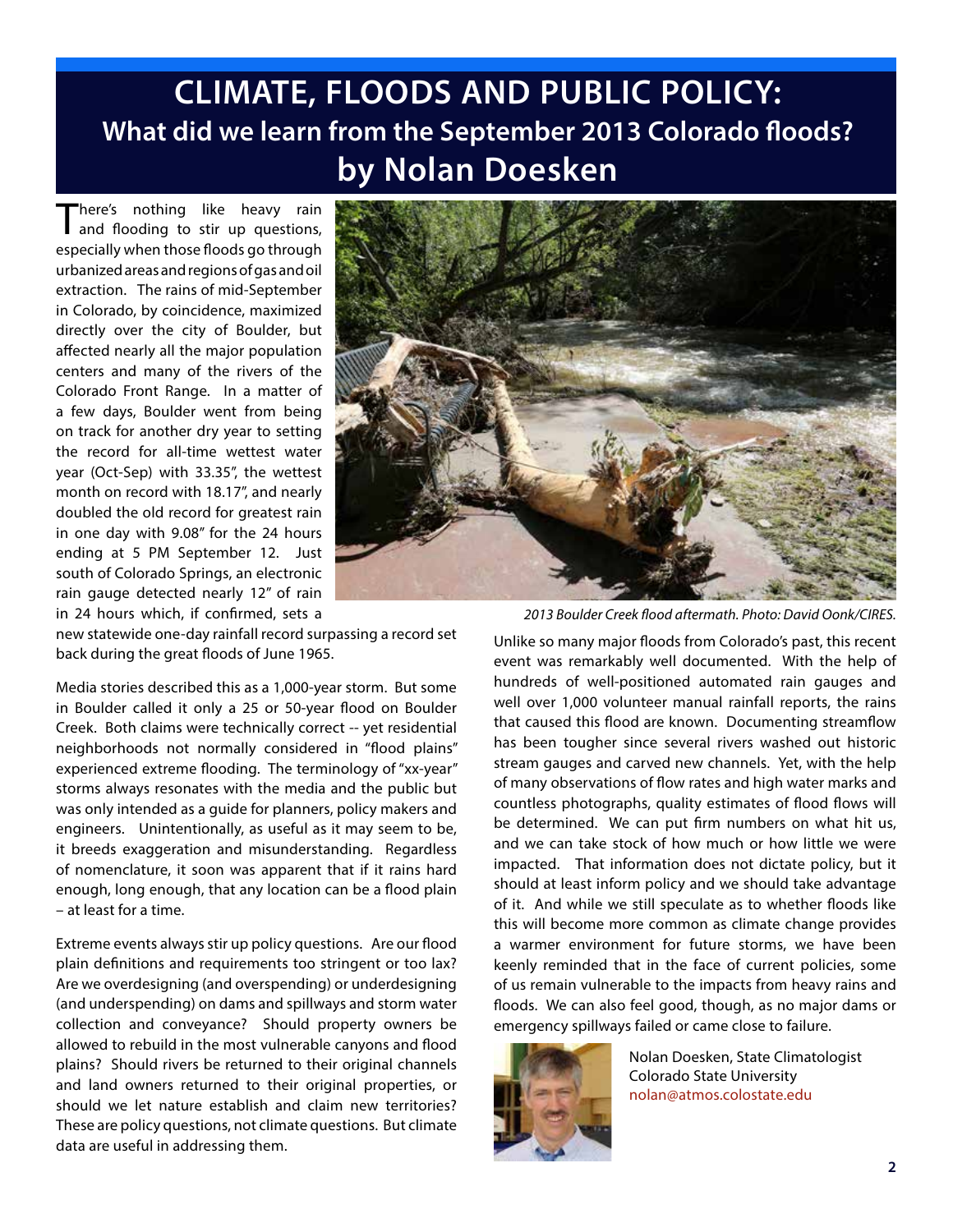# **THOUGHTS ABOUT THE SEPTEMBER FLOODS IN COLORADO'S FRONT RANGE by Klaus Wolter**

Extreme events can change our paradigms, and this one may be no exception. Personally, I had thought that by moving ABOVE the lower foothills with higher-frequency wildfires/mudslides/ floods, I would have addressed this problem many years ago. Alas, I did not anticipate that our road network could be taken out as thoroughly as it did. But enough about me, here are some thoughts and questions (rather than answers), and these are not on behalf of the organizations I am affiliated with (NOAA/CU):

## **1. What is the relationship between rainfall and flooding?**

Immediately after the flood, a NOAA press release (http://www.nws.noaa.gov/oh/hdsc/ aep\_storm\_analysis/8\_Colorado\_2013.pdf ) referred to this as a 1000-year rainfall event, based on NOAA-Atlas 14 (http://hdsc.nws.noaa. gov/hdsc/pfds). In our WWA flood briefing (http://wwa.colorado.edu/resources/frontrange-floods/assessment.pdf), we pointed out that there are large error bars associated with such estimates on a regional scale. On the other hand, Boulder proper apparently "only" experienced a 25-to-50-year flood, according to Gilbert White's famous marker along Boulder Creek. It would be worthwhile to figure out to what extent this discrepancy is due

to a difference in methodology between NOAA (rainfall distribution fits) and USGS (flooding assessments), since the media (and general public) tend to conflate rainfall and flooding extremes. Since there have been at least five 10"+ rainfall events along the Front Range in the last five decades (Denver 1965, Jamestown 1969, Big Thompson 1976, Fort Collins 1997, and Boulder 2013), NOAA-Atlas 14 may need a revision in this region. And this is without even bringing in the specter of climate change that may alter future rainfall probabilities towards the more extreme end.

## **2. How important were recent wildfires in exacerbating flooding impacts?**

It is noteworthy that one of the flood victims (Joseph Howlett, Jamestown) was killed by a rock slide that originated from a fire scar above town that dates back to an October 2003 wildfire (almost *10 years* before



*Annual exceedance probabilities for the worst case 7-day rainfall. Credit: NOAA's National Weather Service, Hydrometeorological Design Studies Center.* 

the flood). Other slides were common right across the hillsides of Boulder County, including the Four Mile burn area from a much more recent fire (September 2010). While it is possible that most of the landslides would have happened in the absence of fire scars, it would be a useful exercise to match such fire scars with landslides to see how much of an increased risk there really was, with and without mitigation efforts.

## **3. Did flood control measures in Boulder and elsewhere work?**

Before congratulating ourselves in Boulder on the relatively mild flooding impacts (http://www.csmonitor. com/USA/2013/0925/After-Colorado-floods-state-willrebuild-but-should-it-redo), a detailed rainfall analysis might reveal that there was a dramatic dropoff in rainfall in the upper reaches of Boulder Creek – while Boulder received more than 17" during that fateful week in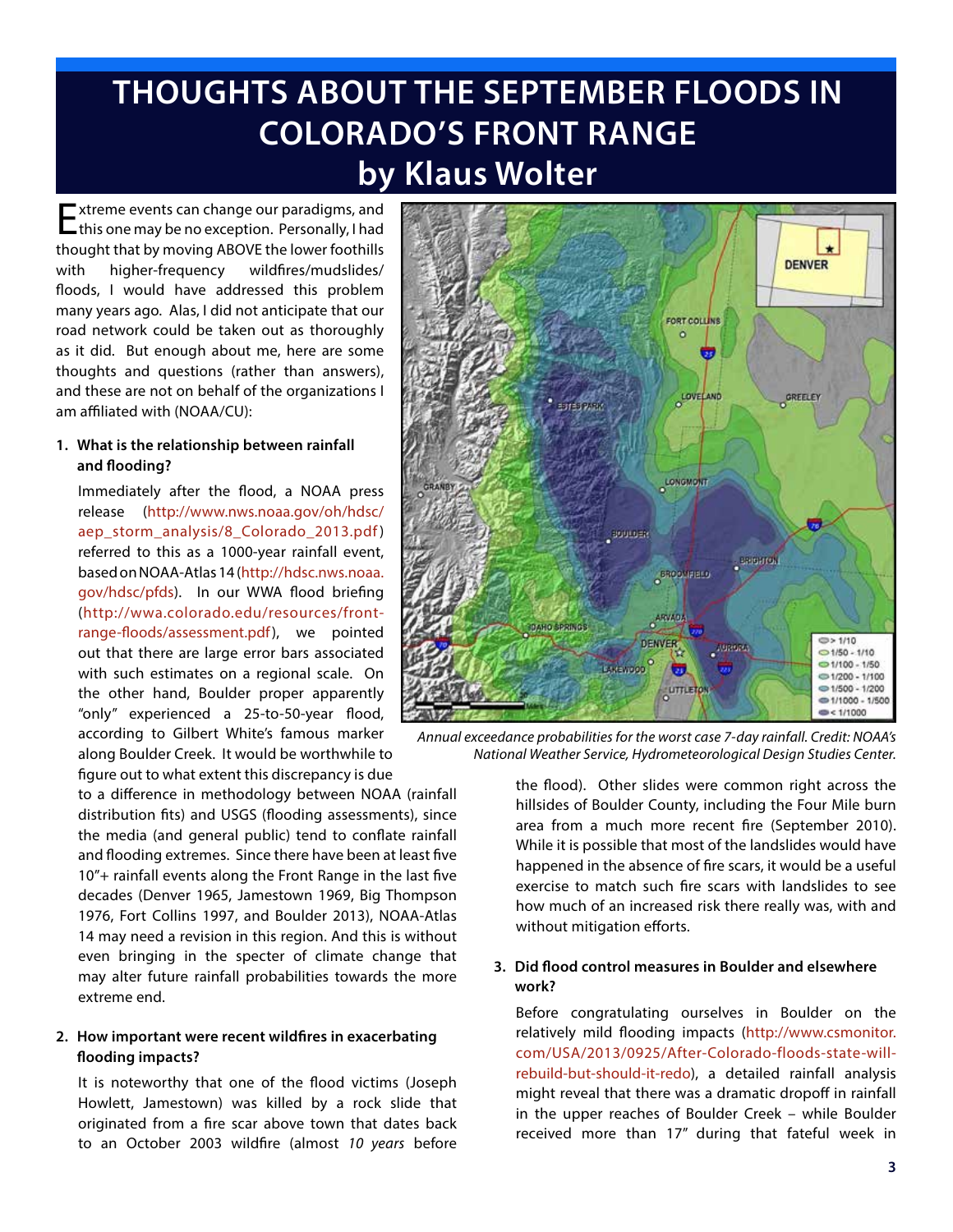

September, Nederland did not even get half as much. Just 10-20 miles to the north, communities from Jamestown to Allenspark recorded around 15" at similar elevations, so Boulder Creek could have been hit much harder (as was the case along the St. Vrain or Big Thompson rivers). Having a flooding event in September is also well-timed, since most reservoirs are typically near their annual low point, especially after a dry summer on the eastern plains that increased irrigation demand. To the delight of Front Range water managers, Barker and Gross reservoirs were among many reservoirs that ended up getting completely filled at a very unusual time of year, holding back critical runoff that might have made the flooding situation much worse. Getting back to the original question, it is important to know which mitigation measures implemented over recent decades in Boulder did their job, and which ones did not. In that context, I would not be surprised if the 100-year flood plain maps may also need to be revisited.

## **4. What can we learn from this flood that will reduce the impact of the next one?**

While it may be tempting for affected parties to try to rebuild everything the way it was, it would be worthwhile to assess the current damages in the context of the 1969 and 1976 floods in particular, since the 2013 flood encompassed them both. Governor Hickenlooper admitted to this (http://www.reporterherald.com/news/

*Big Thompson State Highway 34. Photo: Grace Hood / KUNC.*

**A detailed rainfall analysis might reveal that there was a dramatic dropoff in rainfall in the upper reaches of Boulder Creek – while Boulder received more than 17" during that fateful week in September, Nederland did not even get half as much.** 

colorado-flood/ci\_24234576/governor-makes-flood-visitloveland) in the context of rebuilding the Big Thompson State Highway 34. After the 1976 flood, homes with more than 50% flood damage were apparently not allowed to be rebuilt, to the dismay of affected homeowners, since that might have been without precedent in Colorado. After the 2013 flood, it would be interesting to assess how many 'virtual' homes and lives were spared this time around because the state of Colorado had learned a lesson.



Klaus Wolter CIRES/NOAA Earth System Research Laboratory klaus.wolter@noaa.gov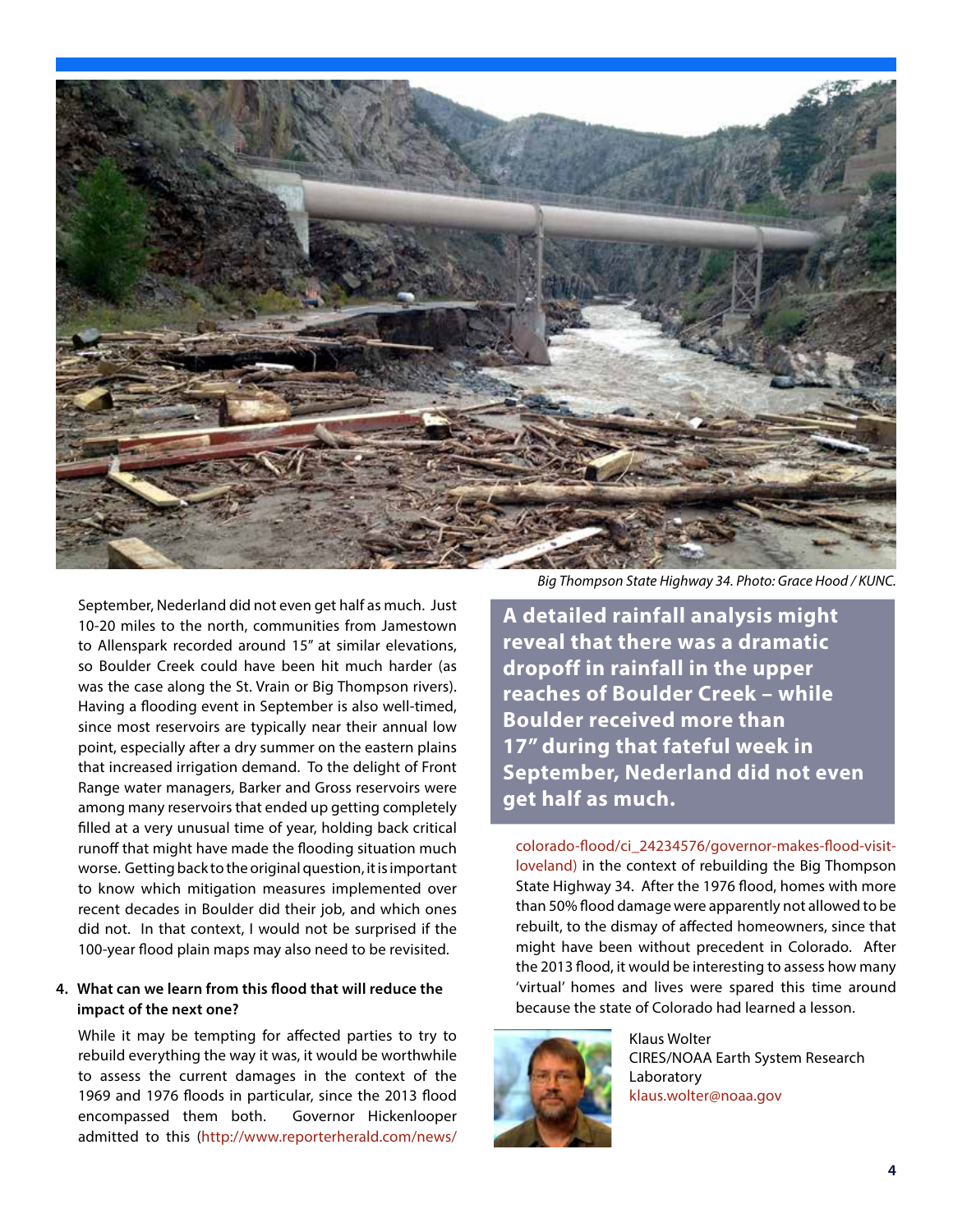# **RESEARCH HIGHLIGHT FIRE AND FLOOD: UNDERSTANDING HOW PEOPLE, GOVERNMENTS, AND SPECIFIC COMMUNITIES RESPOND TO EXTREME EVENTS by Deserai Anderson Crow**

This issue of Ogmius features a Research Highlight describing two new projects led by<br>CSTPR's Deserai Anderson Crow that will attempt to answer some of the policy questions raised by recent extreme events in Colorado. Deserai is an Assistant Professor in the Environmental Studies program at the University of Colorado Boulder, Associate Director of the Center for Environmental Journalism and a faculty member of the Center for Science & Technology Policy Research. Deserai joined the faculty of the School of Journalism and Mass Communication in 2008 and moved to the Environmental Studies Program in 2012. She earned her Ph.D. from Duke University's Nicholas School of the Environment and Earth Sciences and a Masters of Public Administration from the University of Colorado at Denver's School of Public Affairs. After earning her B.S. in Journalism from the University of Colorado at Boulder, she worked as a broadcast reporter, anchor, and producer in Nebraska, West Virginia, California, Colorado Springs, and Denver.



Her research interests include environmental policy and the role that mass media and other factors play in policy decisions. She is particularly interested in environmental issues in the western United States. Her current research includes studies on environmental reporting trends, communication in environmental policymaking, and stakeholder use of environmental messaging strategies. Her previous research focuses on the adoption of non-consumptive recreational water rights by Colorado communities and the factors that influenced policy change within these communities, including mass media, policy entrepreneurs, stakeholder group involvement, and citizen engagement.

Natural disasters get a lot more attention than many environmental policy decision contexts. In the West it's often wildfires that draw attention, but this fall along Colorado's Front Range we also experienced extreme flooding. These cases provide ample learning opportunities for researchers interested in understanding how people, governments, and specific communities respond to extreme events, both from a personal behavior standpoint as well as a broader policy response perspective.



In 2012, I began a project with

a group of graduate students from Environmental Studies and Geography that analyzes homeowner understanding of their wildfire risk, but more importantly what they decide to do in response to that information. Using a series of case studies of catastrophic wildfires in the Wildland Urban Interface zone, we hope to determine how much information homeowners have, how they get that information, and

*A neighborhood watches the Boulder wildfires on Jan. 7, 2009. Photo: Jim Rettew.*

then what mitigation efforts they undertake as a result. Using data from interviews with fire managers, focus groups with homeowners, management plan analysis, and media analysis, this research investigates the connections between information, values, local management regimes,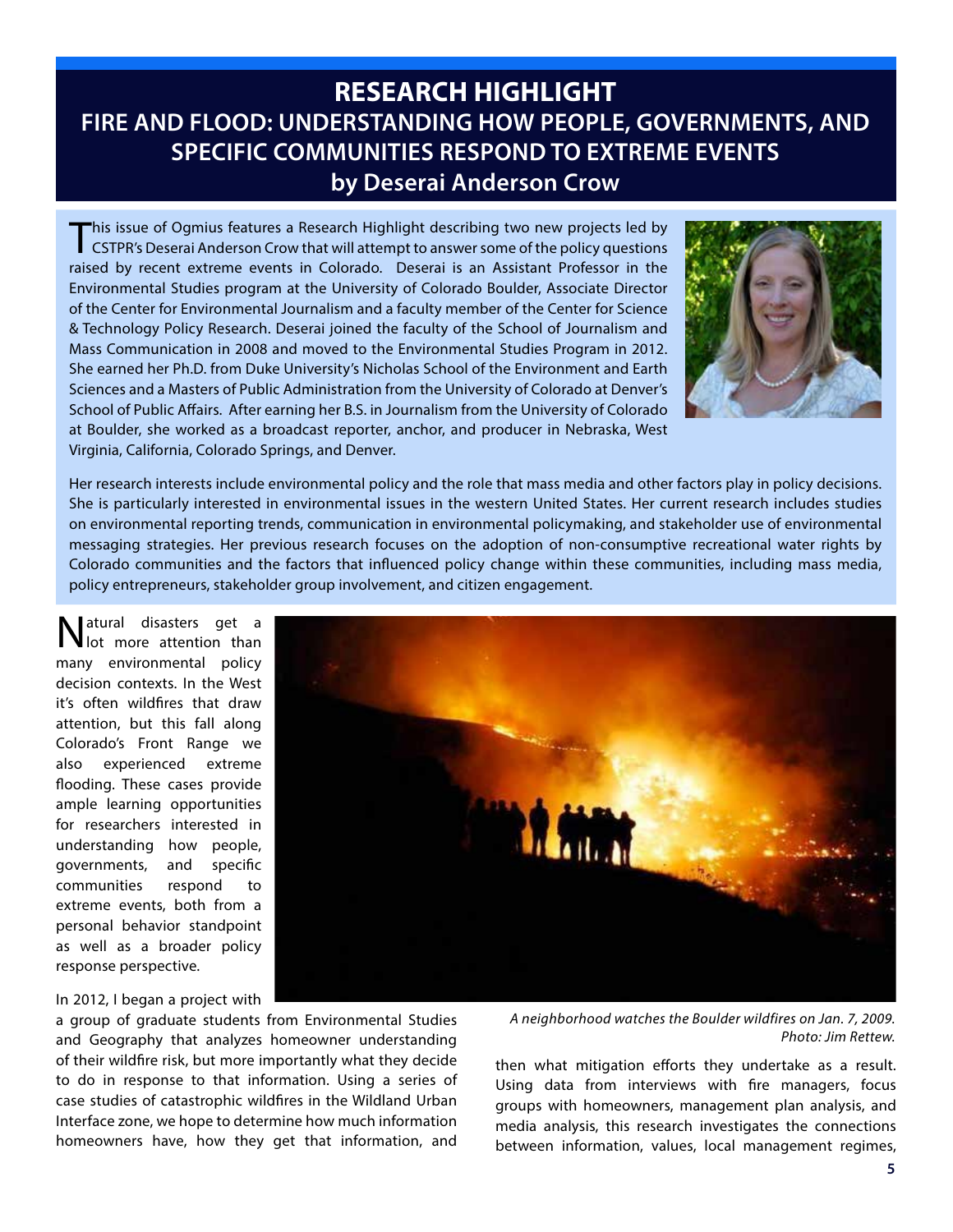# **RESEARCH HIGHLIGHT**

and homeowner decisions regarding property mitigation in the face of wildfire risk. These findings will provide insight into how fire managers can create policies that promote homeowner mitigation efforts in high risk zones.

This fall, after watching our own communities inundated with floodwaters, Elizabeth Albright (Duke University) and I developed a research project that has been funded by the Natural Hazards Center at CU. Understanding the factors that encourage policy learning and adaptation in local policy contexts may prove critical, since this can mean the difference between ongoing flood vulnerability as a consequence of extreme weather events rather than long-term resilience. Determining the factors that increase the likelihood of policy change that may result in more adaptive local flood management will produce policy-relevant knowledge that may encourage long-term local-level adaptability and resilience to extreme climatic events. Our study investigates these issues in a cross-case investigation of communities affected by the September 2013 floods in Colorado, and the community-level decisions made in response to those floods. Using seven case communities located in the three hardesthit counties in Colorado, the case studies draw on data from interviews, document analysis, public meetings, and media coverage to understand the processes through which communities are attempting to respond to the 2013 floods.

Our goal for both of these projects is to understand critically important policy processes and decisions in the context of natural disasters, which is important to scholarship. We also



*Cleanup in Boulder, Colorado after the 2013 flood. Photo: Bruce Raup/CIRES.*

hope that both projects will contribute to the knowledge base for local and county governments that are faced with difficult and critical decisions to protect their communities in the moments during and after a disaster, but that also may at times decide to create adaptive policies to encourage more long-term resilience within their communities. It is these instances that we hope can provide lessons for decision makers and community managers.

Deserai Anderson Crow deserai.crow@colorado.edu



**Roger Pielke Testifies before U.S. House Committee on Science, Space and Technology, Subcommittee on Environment**

On December 11 Roger Pielke, Jr., testified before the U.S. House Committee on Science, Space and Technology, Subcommittee on Environment, about "A Factual Look at the Relationship Between Climate and Weather".



His testimony can be viewed here: http://science.house.gov/

hearing/subcommittee-environment-hearing-factual-lookrelationship-between-climate-and-weather.

#### **Max Boykoff Figure Used By CNN**

Max Boykoff's figure on US Media Coverage of Climate Change/Global Warming was used in a recent CNN news segment: Media's global warming fail featuring Philippe Cousteau and Andrew Revkin (http://youtu.be/ ZSZG1DnaIIc).

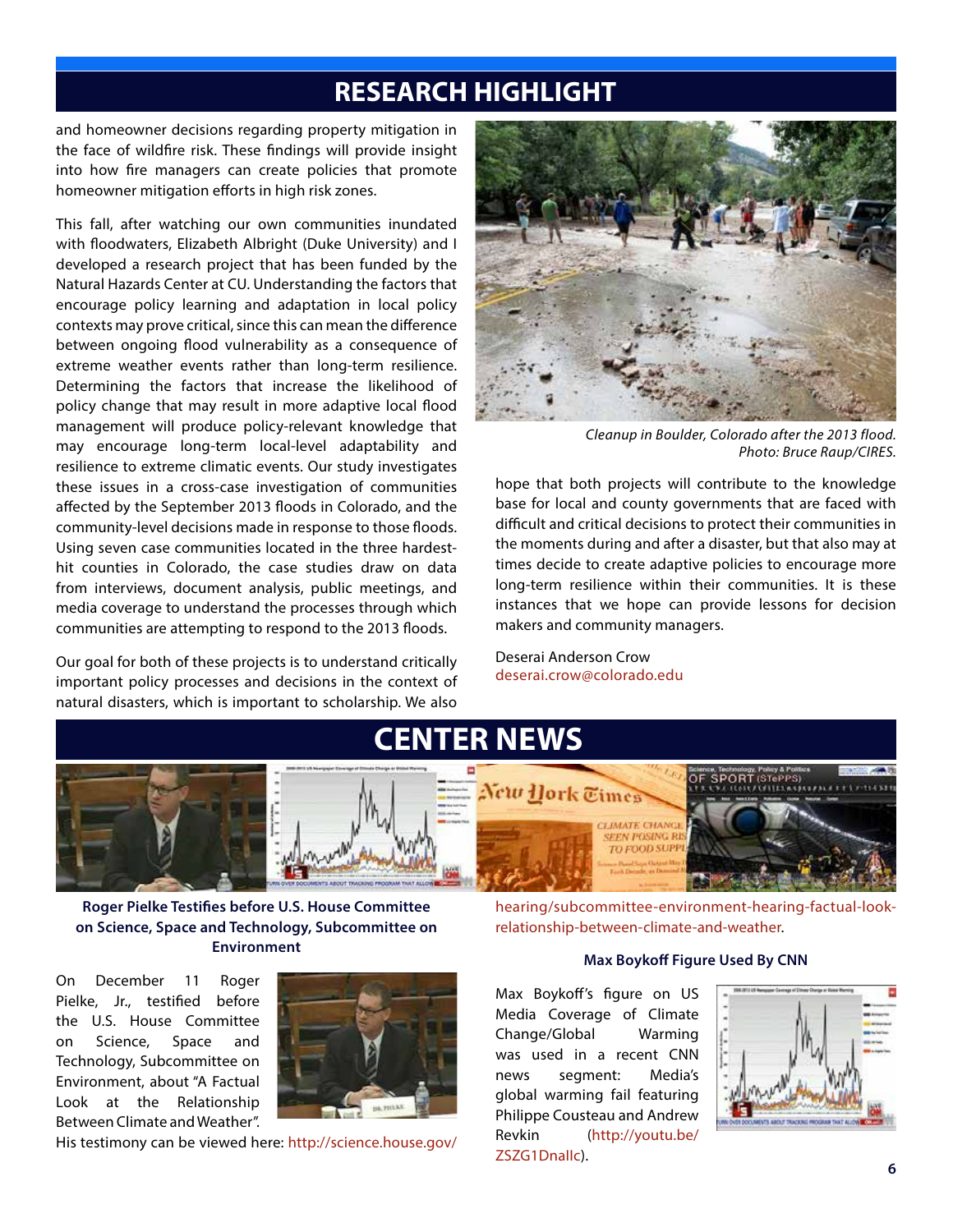# **CENTER NEWS**

#### **Max Boykoff Helps the New York Times Assess Its Climate Change Coverage**

Max Boykoff weighed in on recent changes that The New York Times made to its climate change coverage. Max, who tracks media coverage of climate change, found that The Times' print edition published a third fewer articles in which



climate change featured prominently this year compared to last year. However, the amount of news coverage often corresponds to particular events or controversies. Read more: http://www.nytimes.com/2013/11/24/public-editor/afterchanges-how-green-is-the-times.html.

## **Roger Pielke Launches New Research Program on the Science, Technology, Policy and Politics of Sport**

Science, Technology, Policy and Politics of Sport, STePPS (http://sciencepolicy.colorado.edu/stepps) is a new project of the CIRES Center for Science and Technology Policy

Research. It is focused on the governance of sport, with a special emphasis on the roles of science and technology in how sport is governed. STePPS will focus on original research, university education and outreach to the



broader community. We have partnered with the emerging undergraduate certificate program in Critical Sports Studies (http://www.colorado.edu/ethnicstudies/undergrad/css. html) in the Department of Ethnic Studies. Roger will also be teaching a new course in the spring semester, ETHN 3104: The Governance of Sport (http://sciencepolicy.colorado.edu/ students/ethn\_3104). The goal of this course is to introduce students to issues of governance in various societal settings as viewed through the lens of sport. Students should emerge from this class with tools of critical thinking and analysis, along with greater substantive knowledge of various interesting and important cases in the governance of sport. If you are interested in learning more about STePPS, please contact Roger Pielke, Jr., pielke@colorado.edu.

# **GRADUATE STUDENT NEWS**

#### **Meaghan Daly and Lisa Dilling Receive New USAID Grant**

CSTPR graduate student Meaghan Daly and Lisa Dilling have received a new grant titled "Identifying Constraints to and Opportunities for Co-production of Climate Information for Improved Food Security". The grant,



funded by U.S. Agency for International Development, seeks to reduce impacts of climate variability and change on food security by systematically identifying opportunities for and constraints to the use of climate forecasts for improved adaptation planning. Read more: http://cires.colorado.edu/ blogs/prometheus/2013/11/19/lisa-dilling-receives-newgrant-on-climate-information-for-improved-food-security.

## **Shawn Olson and Max Boykoff Paper Referenced In Guardian Article**

A paper by recent CSTPR grad Shawn Olson and Max Boykoff was referenced in a Guardian article titled "Climate contrarians are more celebrity than scientist: A new study identifies climate contrarians as a keystone species in the denial ecosystem," by John Abraham. Abraham writes, "Dr.

Maxwell Boykoff and Shawn Olson trace the history of climate contrarians back to the 1980s and discuss their potential motivations and strategies. The study identifies these contrarians as a "keystone species;" climate



contrarians are more influential than their scant numbers and limited expertise would suggest, and exert an outsized media impact. Read more: http://www.theguardian.com/ environment/climate-consensus-97-per-cent/2013/nov/08/ climage-change-denial-celebrity-not-science.

#### **Jessica Weinkle Awarded Ph.D.**

CSTPR's Jessica Weinkle was awarded a Ph.D. in Environmental Studies in December. Her research focused on the insurability of the hurricane risk with particular attention given to the use of science by different interests. Jessica studies the science and politics of insurance with special attention given



to public insurance programs used to manage catastrophic risk. Her work considers the role of science and catastrophe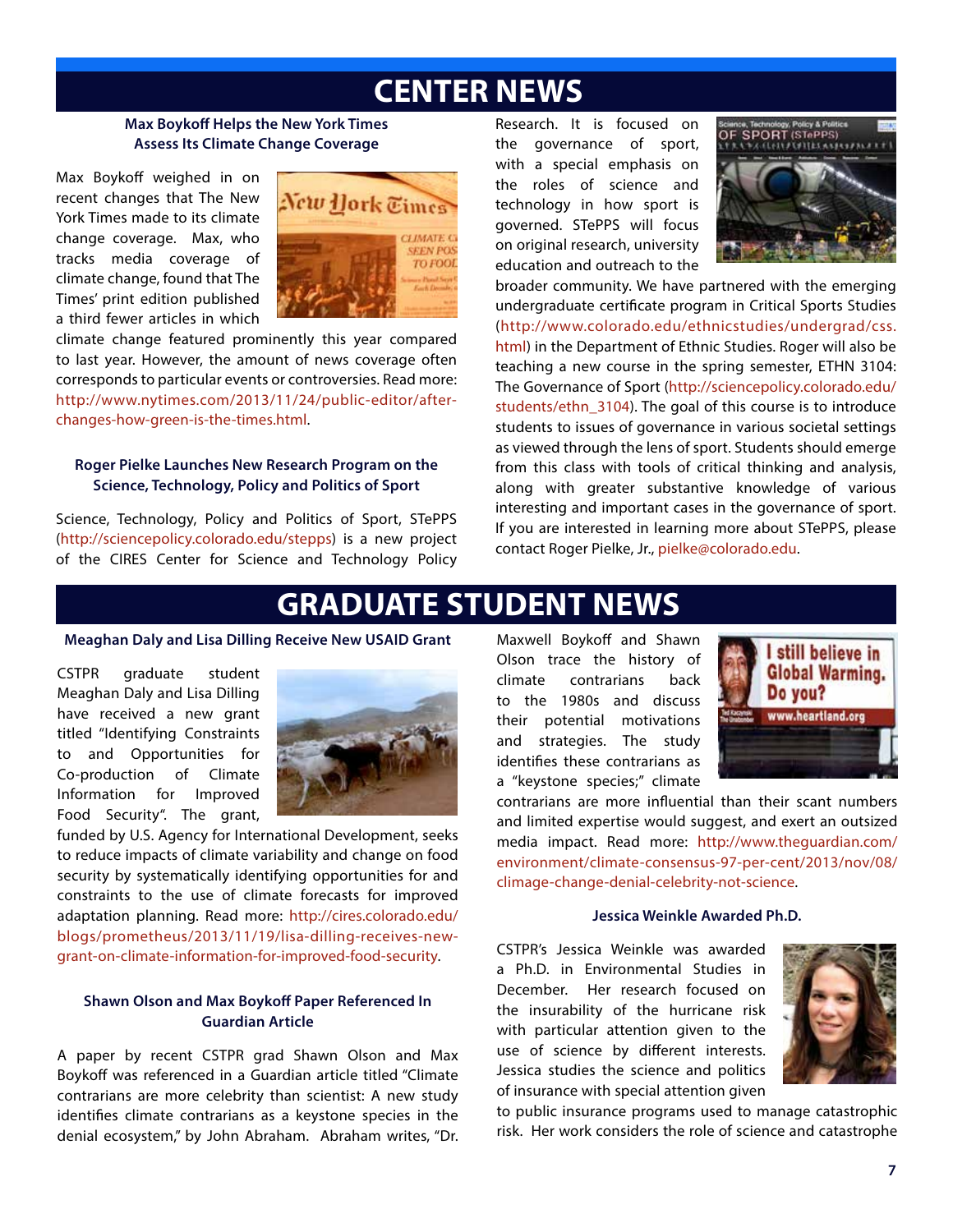# **GRADUATE STUDENT NEWS**

modeling in meeting public goals of risk insurability and affordability. Jessica works in partnership with the catastrophic insurance company and Lloyd's syndicate, ICAT.

## **Jessica Weinkle, Ryan Maue and Roger Pielke, Jr. Paper Referenced In Washington Post**

A paper by recent CSTPR grad Jessica Weinkle, along with Ryan Maue and Roger Pielke, Jr., was referenced in a Washington Post article "Everything you need to know about 'super typhoons'" by



Brad Plumer. Plumer writes, "Last year, three researchers at the University of Colorado and the Naval Research Laboratory did their best to reconstruct a worldwide database for hurricanes or typhoons that made landfalls between 1970 and 2010. Their conclusion? 'The analysis does not indicate significant long-period global or individual basin trends in the frequency or intensity of landfalling [tropical cyclones] of minor or major hurricane strength.'" Read more: http://www. washingtonpost.com/blogs/wonkblog/wp/2013/11/08/ everything-you-need-to-know-about-super-typhoons.

# **CENTER EVENTS CSTPR Noontime Seminar Series**

CSTPR's fall 2013 noontime seminar series has concluded. The presentations are available online at the links below.

**International** Negotiations Survey: Exploring Possible Avenues for Climate Diplomacy. Björn-Ola Linnér, Centre for Climate Science and



Policy, Linköpings universitet (Sweden), CIRES Visiting Fellow Fall 2013: https://cirescolorado.adobeconnect. com/\_a1166535166/p6fik9f0ode.

Climate Change Communication and Adaptation Decision-making in the Humanitarian Sector in East Africa: Three cases. Amy



Quandt, Arielle Tozier de la Poterie, and Kanmani Venkateswaran, Environmental Studies and Center for Science and Technology Policy Research, UCB: https:// cirescolorado.adobeconnect.com/\_a1166535166/ p8av54utv73.

Balancing cost, performance, and efficiency for complex water problems: A many objective approach



to sustainability. Joseph Kasprzyk, Civil, Environmental and Architectural Engineering, UCB (co-sponsored

by Western Water Assessment): https://cirescolorado. adobeconnect.com/\_a1166535166/p6xy4y5fjoo.

**Estimating the** historical and future probabilities of large terrorist events. Aaron Clauset, Computer Science, UCB: https://



cirescolorado.adobeconnect.com/\_a1166535166/ p5uyfws1tak.

Multi-level Governance, Climate Change and Urban Energy Transitions: State-local relations in Colorado's 'New Energy Economy'.



Michele Betsill, Department of Political Science, Colorado State University, and CIRES Visiting Fellow Fall 2013: https://cirescolorado.adobeconnect.com/\_ a1166535166/p1mw06qofdu.

Political Extremism Is Supported by an Illusion of Understanding. Phillip Fernbach, Leeds School of Business,



UCB: https://cirescolorado.adobeconnect.com/\_ a1166535166/p9e7mph7es4.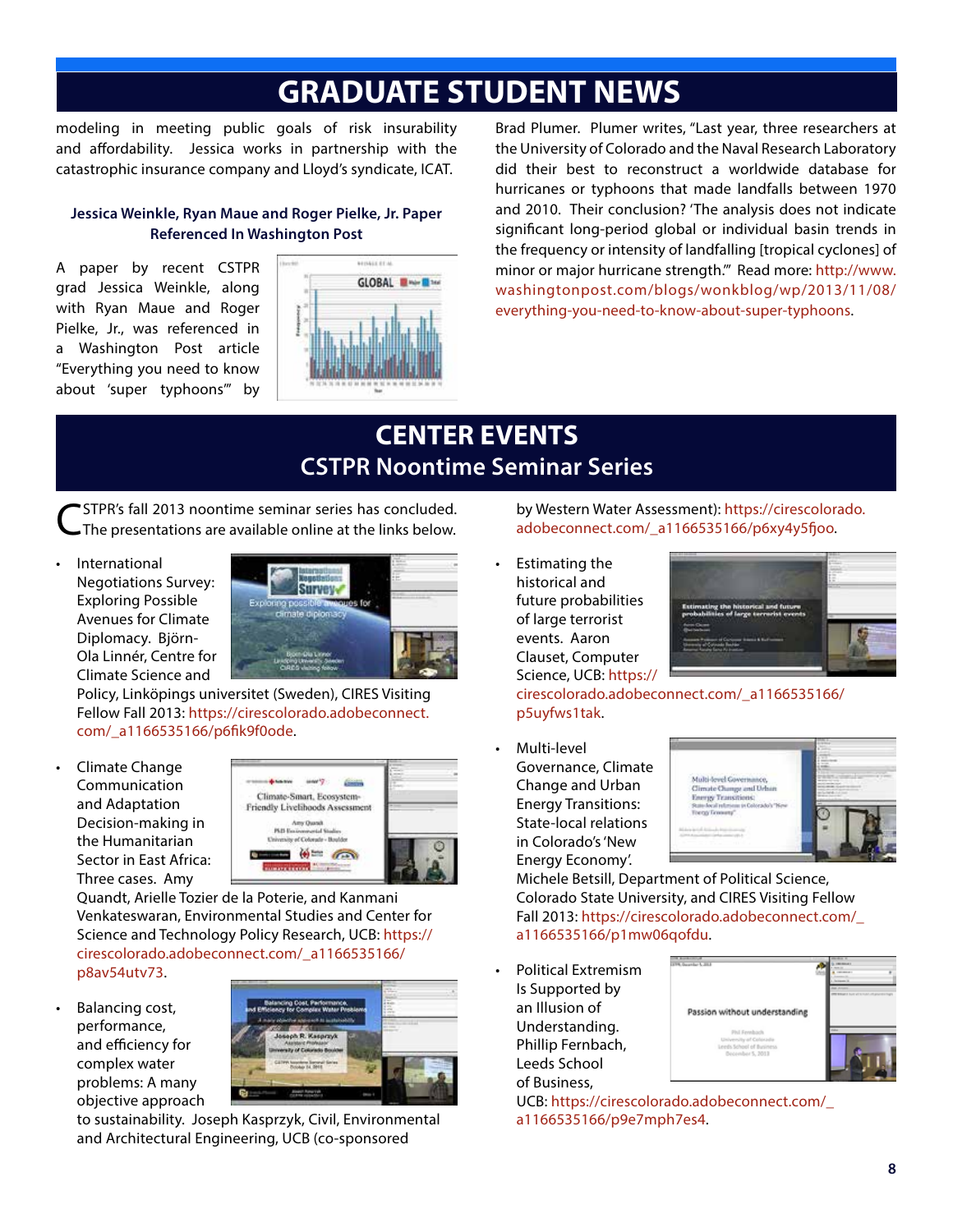# **CENTER EVENTS**

### **Spring 2014 Seminar Series Adapting to Change: Promise, Pitfalls and Politics**

#### **January 29, 2014 at 12:00 PM**

Place Attachment, Performance and Climate Change Adaptation by Saffron O'Neill, Human Geography, University of Exeter CSTPR Conference Room, 1333 Grandview Avenue

#### **February 5, 2014 at 12:00 PM**

Knowledge Production, Access, and Use for Climate Adaptation at Local Scales in Northern Tanzania by Meaghan Daly, Center for Science and Technology Policy CSTPR Conference Room, 1333 Grandview Avenue

#### **February 12, 2014 at 12:00 PM**

The Energy-Water Nexus: Where Climate Adaptation and Greenhouse Gas Mitigation Policies Collide by Kristen Averyt, CIRES and Western Water Assessment CSTPR Conference Room, 1333 Grandview Avenue

## **March 5, 2014 at 12:00 PM**

Psychological and Community Correlates of Adaptation to Water Stress Among Smallholding Farmers in Sri Lanka by Amanda Carrico, Vanderbilt Inst. for Energy & Environment CSTPR Conference Room, 1333 Grandview Avenue

#### **March 12, 2014 at 12:00 PM**

Guinea Pigs of the Shale: Informed Consent & the Politics of Fracking

by Adam Briggle, Philosophy and Religion, Univ. of N. Texas CIRES Auditorium

#### **April 2, 2014 at 12:00 PM**

Reporting, Regulation, and the Governance of Climate Change in the U.K. by Samuel Tang, Geography, King's College London CSTPR Conference Room, 1333 Grandview Avenue

#### **April 16, 2014**

Visualising the Environment and the Politics of Representation by Joanna Boehnert, Center for Science and Technology Policy Research, University of Colorado IBS 155 B

#### **April 23, 2014 at 12:00 PM**

Playing with Fire: Social Interactions and Wildfire Mitigation Behaviors in Colorado by Katie Dickinson, National Center for Atmospheric Research and Center for Science and Technology Policy Research CSTPR Conference Room, 1333 Grandview Avenue

To view updates to our seminar schedule see: http:// sciencepolicy.colorado.edu/news/seminars\_spring2014. html. Join our mailing list to receive notification of upcoming talks and a link to the webcast by entering your email under "Join our Mailing List" on the left hand column at http:// sciencepolicy.colorado.edu. See you in the spring!

# **CENTER PRESENTATIONS**

#### **Lisa Dilling Talk at AGU Meeting**

Lisa Dilling gave a talk at the American Geophysical Union Fall 2013 meeting titled "The Dynamics of Vulnerability and Implications for Climate Change Adaptation: Lessons from Urban Water Management."



Her talk was part of the session on Climate Change Effects on Natural Hazards: Science, Communication and Policy. Her coauthors are Meaghan Daly, William Travis, Olga Wilhelmi, Roberta Klein, Doug Kenney, Andrea J. Ray, and Kathleen Miller. To view the presentation slides see: http://sciencepolicy. colorado.edu/news/dilling\_agu2013.pdf.

### **Max Boykoff Talk at University of Copenhagen on Media and Climate Change**

On October 22, Max Boykoff gave a talk at the University of Copenhagen's Sustainability Science Centre on "What have future generations done for me lately? Making sense of the role of media in shaping awareness



and engagement with climate change". Max highlighted how particular problems in the web of interaction between science, media, policy and the public have contributed to (mis)perceptions, debates, and varied understandings to climate challenges. To view a webcast of this talk see: http://podcast.hum.ku.dk/mediaviewer/?objectId=967. To view the presentation slides see: http://sustainability.ku.dk/ sustainability-lectures/previous/slides/ssc-13-10-22-boykoff.

#### **Climate Wise Women**

On October 6, Climate Wise Women Constance Okollet of Osukuru United Women's Network and Ngozi Onuzo of Sierra Club's Global Population and Environment provided a global



platform for the promotion of women's leadership on climate change. Through powerful personal narratives, Climate Wise Women gives a human face and voice to an issue that sits squarely at the nexus of the conversation on gender equality, environmental justice, food security, the eradication of extreme poverty, and public health. The event was cosponsored by Inside the Greenhouse (http://sciencepolicy.colorado.edu/itg), a project that Max Boykoff co-leads.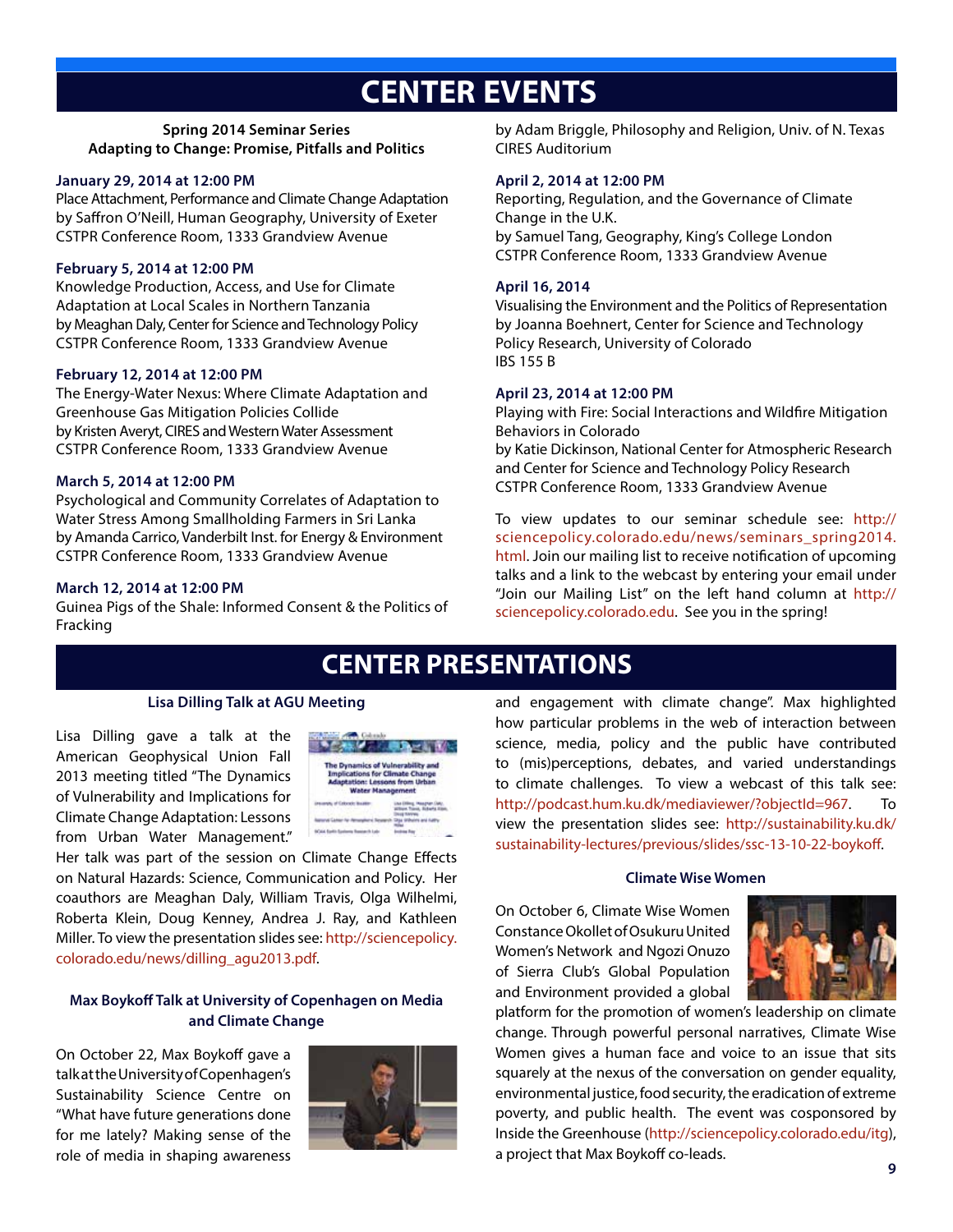# **NEW PUBLICATIONS**

**Boykoff, M. T. and S. K. Olson (2013). 'Wise contrarians': a keystone species in contemporary climate science, politics and policy. Celebrity Studies 4 (3) 276-291, doi: 10.1080/19392397.2013.831618, Published October 25, http://sciencepolicy.colorado. edu/admin/publication\_files/2013.35.pdf.**

| content dealer state.<br>and the first party of                                                                                                                                                                                                                                                                                                                                                                                                                                                                                                                                                                                                                                                                                                                                                                                                                                   |
|-----------------------------------------------------------------------------------------------------------------------------------------------------------------------------------------------------------------------------------------------------------------------------------------------------------------------------------------------------------------------------------------------------------------------------------------------------------------------------------------------------------------------------------------------------------------------------------------------------------------------------------------------------------------------------------------------------------------------------------------------------------------------------------------------------------------------------------------------------------------------------------|
|                                                                                                                                                                                                                                                                                                                                                                                                                                                                                                                                                                                                                                                                                                                                                                                                                                                                                   |
| ------<br>to a close that a set it                                                                                                                                                                                                                                                                                                                                                                                                                                                                                                                                                                                                                                                                                                                                                                                                                                                |
| at their fact series at a<br>an an Incidental<br>--<br>$-$<br>٠<br>the first product of<br>when all some is some to them<br><b>START</b><br>-                                                                                                                                                                                                                                                                                                                                                                                                                                                                                                                                                                                                                                                                                                                                     |
| a de sense a litto segliencias veglios querto del  Challen III.<br>with all the automotive state and the transit of the class and<br>proved and at the region the Location. The highest colors of countries of<br>have the vight-series with three cash, paint in color-<br>strike to advance a subscribe that distance indicates and the<br>in the lot but as city in a -1 post-top class with a first<br>the second market for themes the college daily is married to expect the<br>a bar barantag dan dan salaman makan makan panah panah panah panah<br>is the blue that is the opposite for the part of the constraints at<br>to since you wake priving or three of the two<br>dealers and any reference confidence data by residence.<br>to an an order from its or each in collecting count and<br>and what there are the reference in this disclosure who concludes the a |
|                                                                                                                                                                                                                                                                                                                                                                                                                                                                                                                                                                                                                                                                                                                                                                                                                                                                                   |
| <b>CONTRACTOR</b>                                                                                                                                                                                                                                                                                                                                                                                                                                                                                                                                                                                                                                                                                                                                                                                                                                                                 |

Abstract: In the 1980s, celebrity climate contrarians, which we might understand as a kind of 'keystone species' or 'charismatic megafauna', emerged through resistance to dominant interpretations of scientific evidence, and through divergent views regarding what are the best ways to respond to climate threats. Our research here examines the growth pathways of these beings through historical accounts of the 'Wise Use' movements rooted in the United States (US) West, as well as interview data and participant observations at the 2011 Heartland Institute's Sixth International Conference on Climate Change, and through tracking of media coverage of climate change and contrarian think tanks over the last 25 years. This contribution helps to better understand celebrity climate contrarians embedded in countermovement activities through a threefold analysis: of the motivations that prop up these contrarian stances, such as ideological or evidentiary disagreement to the orthodox views of science (also known as scientific consensus); the drive to fulfil the perceived desires of special interests (for example, carbon-based industry); and the exhilaration from self-perceived academic martyrdom and the more general desire for notoriety. In these ways, celebrity is a vehicle for influence, and influence is vital to decision-making within the dynamic architectures of contemporary climate science, politics and policy. Read more: http://sciencepolicy.colorado. edu/admin/publication\_files/2013.35.pdf.

### **Hale, B. (forthcoming). Polluting and Unpolluting. Environmental Ethics, 2nd Edition. Ed. Michael Boylan. Wiley -Blackwell, http://sciencepolicy.colorado. edu/admin/publication\_files/2013.29.pdf.**



Excerpt: The question for our paper

relates to the wrong of pollution, or by extension, the wrong of environmental damage. Does the wrong of pollution consist fundamentally in the harm-causing effects of sullying some environment? Or is there something more? Read more: http://sciencepolicy. colorado.edu/admin/publication\_files/2013.29.pdf.

**Linnér, B. and R. A. Pielke, Jr., 2013. More Authoritarian Politics is Not the Solution to Climate Change (english version). Dagens Nyheter, September 27, http:// sciencepolicy.colorado.edu/publications/special/ authoritarian\_politics.html. 10**

Excerpt: On Thursday the Intergovernmental Panel on Climate Change presented the first of four assessments, this one taking stock of the physical science of the climate system. The report's reception and promotion highlight challenges that arise when expertise meets politics.

|                                           | DEBATT. |  |  |  |  |
|-------------------------------------------|---------|--|--|--|--|
| r auktoritär politik<br>inte lösningen på |         |  |  |  |  |
|                                           |         |  |  |  |  |
|                                           |         |  |  |  |  |
|                                           |         |  |  |  |  |

The temptation to use the conclusions to forward different political agendas will be abundant. And rightly so, the initial idea behind the IPCC report was to provide an assessment of science that could be used by policymakers. This is clearly not a problem when politicians, activists or lobbyists use the report in an open debate on how to address climate change. Read more: http:// sciencepolicy.colorado.edu/publications/special/ authoritarian\_politics.html.

**Pielke, R.A. Jr. (2013). After Haiyan: how to act on scientific advice that's politically inconvenient? The Guardian, Nov. 19, http://www.theguardian.com/science/ political-science/2013/nov/19/typhoonhaiyan-scientific-advice-extreme-weather.**



Excerpt: The proposal, advanced by the

G77 plus China, that the US and other nations should pay tens or even hundreds of billions of dollars to poor countries that suffer disasters, is a central theme of the climate negotiations now taking place in Warsaw, Poland.

It's an idea that has been made more tangible by the tragic loss of life and devastation in the Philippines caused by super typhoon Haiyan, one of the most powerful observed storms of recent decades. Read more: http://www.theguardian.com/science/politicalscience/2013/nov/19/typhoon-haiyan-scientific-adviceextreme-weather.

**Pielke, R.A., Jr. (2013). Behind Japan's Climate Fail: Nuclear Energy and Global Warming Commitments. The Breakthrough Institute Blog, November 21, http:// thebreakthrough.org/index.php/voices/ roger-pielke-jr/behind-japans-climate-fail.**



Excerpt: The Japanese government announced last week its adoption of a new emissions reductions target: 3.8 percent by 2020 from 2005 levels. This figure is a setback from an earlier target of reducing emissions by 25 percent from 1990 to 2020, part of a policy called "mamizu" that was criticized as being not ambitious enough, when in reality it would have been very difficult to achieve. The new target shows how Japan has once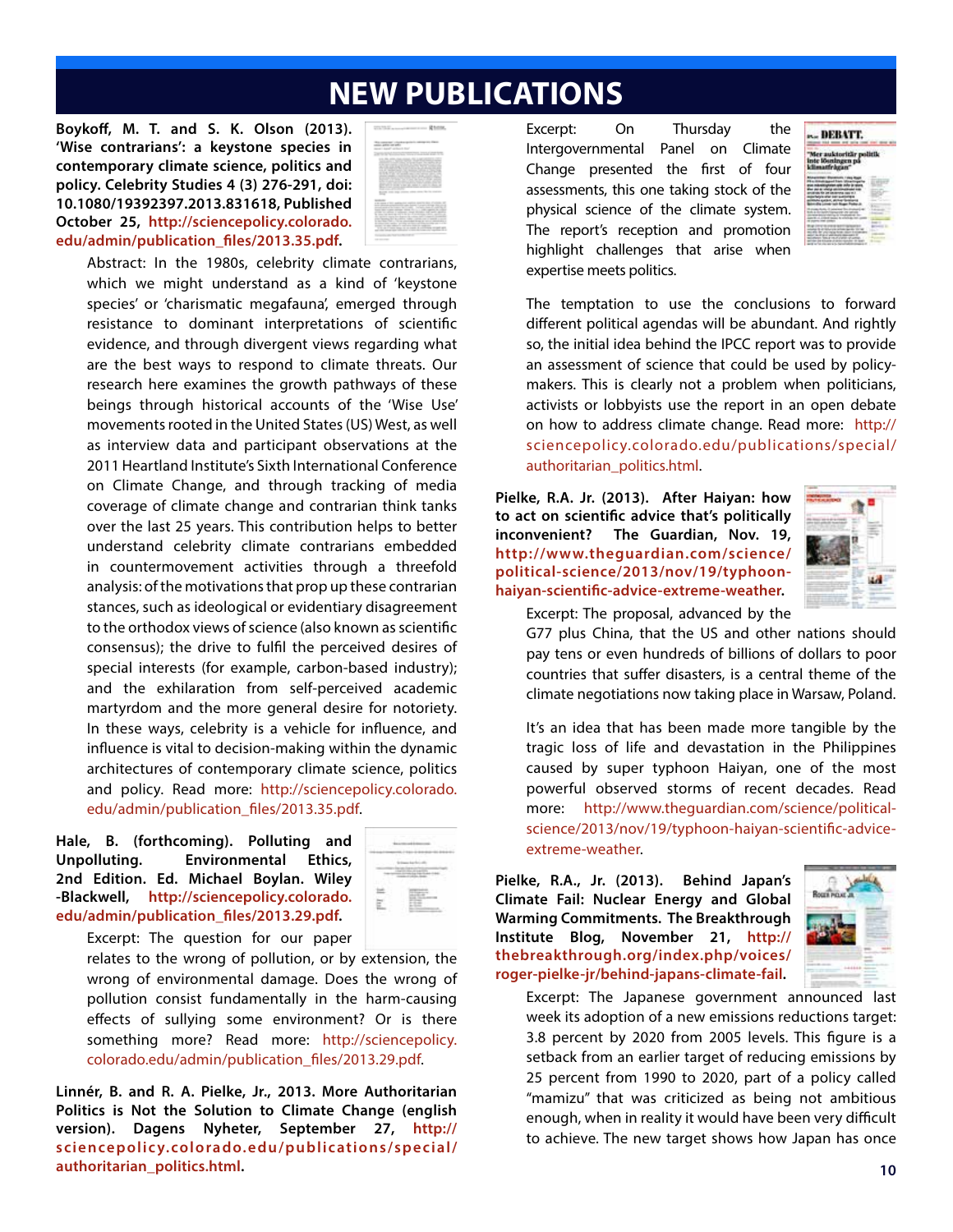again implemented "mamizu" policies: in 2010, prior to the Fukushima nuclear disaster, Japan got 18.5 percent of its total energy consumption from carbon-free sources. In 2012, it was 6.4 percent. Read more: http:// thebreakthrough.org/index.php/voices/roger-pielke-jr/ behind-japans-climate-fail.

#### **Ethics, Policy & Environment, http://www.tandfonline.com/ toc/cepe21/current#.Uq9eA\_RDt1a.**

The winter issue of Ethics, Policy, & Environment (co-edited

by CSTPR's Benjanim Hale and George Mason University's Andrew Light) is now out.

This issue includes a Target article by Mark Sagoff, with commentaries from Rachel Fredericks, Carl Safina, Simon James and others, as well as feature articles on climate



justice, conservation through commodification, and precautionary principle. For more information see: http:// www.tandfonline.com/toc/cepe21/current#.Uq9eA\_RDt1a.

# **S&T OPPORTUNITIES**

## **IDA Science and Technology Policy Institute Science Policy Fellowship Program**

This two-year fellowship provides recent bachelor's or master's degree recipients a unique opportunity to use their critical thinking and analytic skills to work on a diverse set of challenges in science and technology (S&T) policy areas including energy and the environment, innovation and competitiveness, evaluation and scientometrics, information technologies, national security, and life sciences. Fellows will be involved in collaborative research for leaders in the White House Office of Science and Technology Policy (OSTP) in the Executive Office of the President and for such federal agencies as the National Science Foundation and National Institutes of Health. More information: https://www.ida.org/ stpi/careers/fellows.php. **Deadline: January 31, 2014.**

### **CALL FOR PAPERS**

## **Science Communication Ethics: State of the Art**

Me live in a world dependent on science and technology, one that has been substantially modified by their application. As a result, communicating about science and understanding the complex relationship between science and society has gained ever-increasing importance. Too often the focus of this research has been on the effectiveness of communicating science to non-experts. What have remained overlooked are the ethical considerations underlying this communication process. How ought science be communicated to non-expert audiences?

These questions were raised at the third Iowa State University Summer Symposium on Science Communication. It became clear that while scholarship on these ethical issues is growing, it remains scattered and on the periphery of science communication scholarship. The decision was made to pursue the creation of a theoretically informed collected volume on

science communication ethics as a means to extend and share this work with audiences in science communication studies, science communication practice, science and technology studies, and the broader scientific and science policy communities.

The collected volume we plan will be open to scholars in all disciplines who are able to connect their analyses to broader issues of theory in considering problems such as these:

- What are the underlying goals of science communication?
- • What are the boundaries of appropriate advocacy and promotion?
- What ethical obligations do scientists have to communicate to broader publics?
- What ethical requirements should govern discussions of risks, benefits, "facts," and uncertainties?
- What is the role of the political process in the management of science and technology?

We invite contributions of 5000-7000 words that consider one of these or any other issue in the ethics of science communication and that are explicitly informed by some aspect of theory taken from the social sciences or humanities. The submission of ideas or extended abstracts to any of the editors for comment well prior to this deadline is strongly encouraged.

Papers should be submitted no later than **October 15, 2015**, to the volume's lead editor, Dr. Susanna Priest (susannapriest@ yahoo.com). Questions may be addressed to Jean Goodwin (goodwin@iastate.edu) or Michael Dahlstrom (mfd@iastate.edu).

The fourth ISU Summer Symposium (29-31 May, 2014) is also open for scholars to receive feedback on early versions of work. More information: http://scicomm.las.iastate.edu/summersymposia/2014-summer-symposium.



# **NEW CSTPR VIDEO**

*Making Sense of the Role of Media in Shaping Awareness and Engagement with Climate Change* by Max Boykoff at University of Copenhagen's Sustainability Science Seminar. This Webinar can be viewed at: http://podcast.hum.ku.dk/ mediaviewer/?objectId=967.

To view more CSTPR videos see: http://sciencepolicy.colorado.edu/news/multimedia.